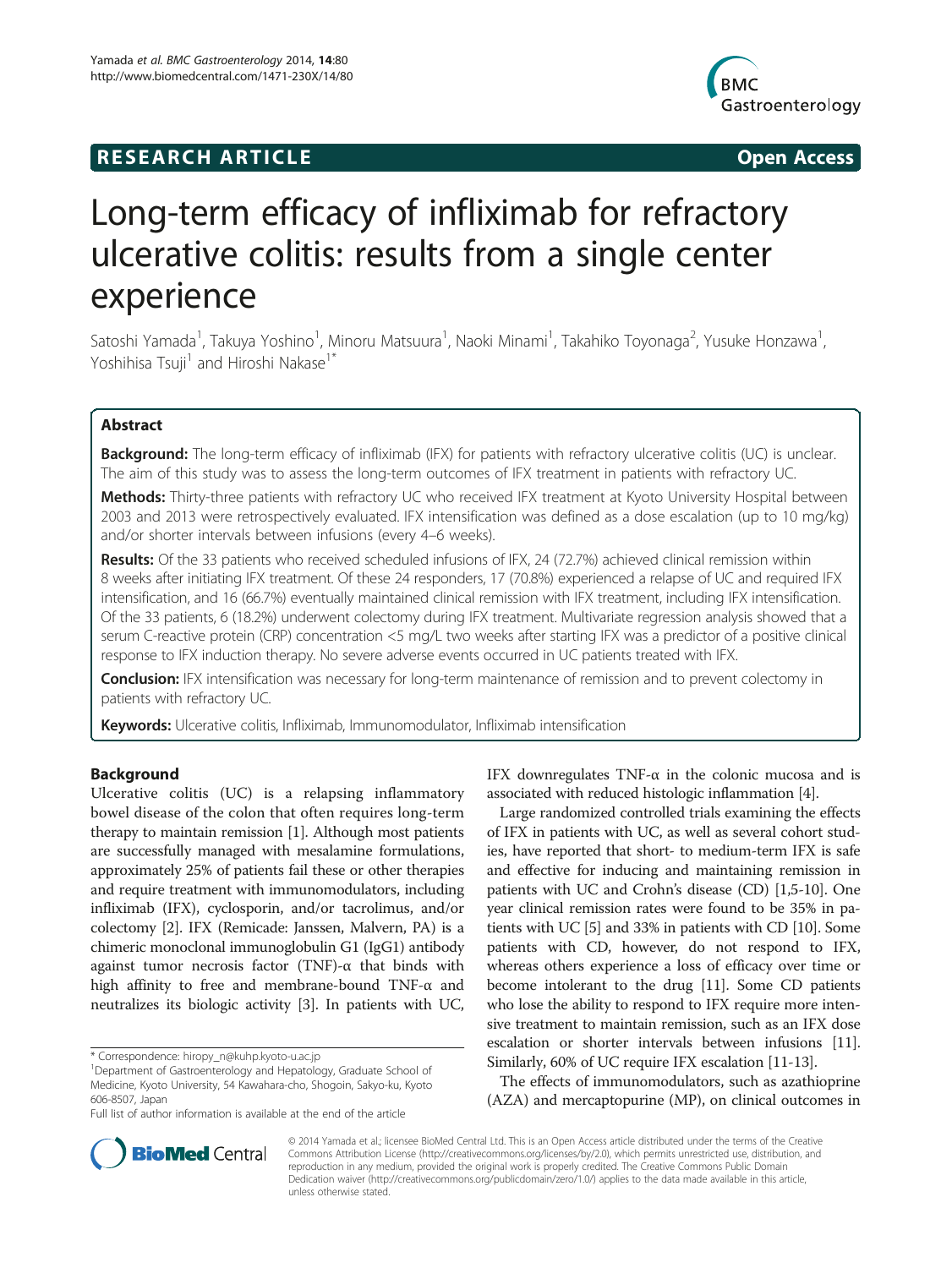UC patients treated with IFX are unclear. Steroid-free remission rates were reported higher in AZA-naïve UC patients treated with IFX and AZA than in patients treated with either agent [[14](#page-7-0)]. Concomitant administration of an immunomodulator and an anti-TNF-α agent, however, is not appropriate for long-term therapy, because a high proportion of CD patients treated with an immunomodulator experience adverse events [[15](#page-7-0)]. Since the effects of combined treatment with IFX and an immunomodulator on long-term clinical outcomes in UC patients are unclear, we retrospectively analyzed long-term clinical outcomes of UC patients following IFX induction treatment.

# Methods

# **Patients**

This study enrolled 33 patients with refractory UC who underwent IFX treatment at Kyoto University Hospital from January 2003 to June 2013. UC was diagnosed based on the result of endoscopy and pathologic examination. IFX induction therapy, consisting of 5 mg/kg IFX at 0, 2, and 6 weeks, was followed by scheduled maintenance IFX treatment every 8 weeks thereafter [\[5](#page-7-0)]. All subjects provided informed consent. The study protocol conformed to the Declaration of Helsinki and was approved by the Institutional Review Boards at Kyoto University Hospital.

# Definitions

Refractory UC was defined as steroid-resistant, steroiddependent, or refractory to immunosuppressive therapies. Steroid-resistant refractory UC was defined the lack of a clinical response to a systemic daily dose of  $\geq 30$  mg of prednisolone over at least 2 weeks. Steroid-dependent refractory UC was defined as a failure to taper prednisolone below 10 mg/day within 12 weeks or relapse within 12 weeks after prednisolone discontinuation. Immunosuppressive refractory UC was defined as the lack of a clinical response to tacrolimus, even at trough levels of 10 to 15 ng/ml; or the lack of a clinical response to the thiopurine agents AZA and MP, at the doses adjusted to achieve white blood cell counts between 3000 and 5000/μL or 6 thioguanine nucleotide (6-TGN) concentrations between 235 and 450 pmol/8  $\times$  10<sup>8</sup> erythrocytes. Disease activity of UC was evaluated according to a modified Truelove and Witts severity Index (MTWSI) score. Patients were categorized as either responders or nonresponders to IFX based on global assessments by gastroenterologists within 8 weeks of IFX initiation. Clinical remission was defined as an MTWSI score lower than 4 within 8 weeks after initiating IFX therapy. Intensification of IFX treatment was defined as a dose escalation (up to 10 mg/kg) and/or a shorter interval between infusions (every 4–6 weeks). Treatment with thiopurine agents was optimized based on serum 6-TGN concentrations, with some patients requiring the addition of allopurinol to increase their serum 6-TGN levels. At each examination, patients were assayed for cytomegalovirus (CMV) infection by immunohistochemistry, CMV antigenemia, and quantitative real-time polymerase chain reaction using colonic biopsy specimens (mucosal PCR) to detect CMV-DNA in colonic mucosa. Concomitant CMV infection was defined as positive on at least one of these assays, as described by the guidelines of the European Crohn's and Colitis Organization [\[16\]](#page-7-0). Serum hemoglobin and albumin concentrations were measured at IFX initiation, and serum C-reactive protein (CRP) concentrations were measured immediately (0 week) and 2 weeks after the first administration of IFX. Mucosal healing was defined as a Mayo endoscopic score of 0 or 1 [\[5\]](#page-7-0).

# Assessments

The long-term efficacy of IFX treatment in patients with refractory UC was determined by evaluating the remissionmaintenance rate and the colectomy-free rate of the 24 responders to IFX treatment including IFX intensification. Since mucosal healing, which is associated with reduced rates of hospitalization and colectomy, was found to contribute to long-term clinical outcomes in patients with UC, we also evaluated the mucosal healing rate in responders to IFX treatment. To evaluate the importance of mucosal healing in the clinical course of IFX-treated UC patients, we compared colectomy rates in patients who did and did not achieve mucosal healing. Finally, we evaluated the efficacy of combinations of IFX and an immunomodulator in patients with refractory UC by comparing remissionmaintenance and the colectomy-free rates in patients receiving combination therapy and those receiving IFX monotherapy. Remission-maintenance and mucosal healing rates in patients who responded to IFX induction treatment were evaluated at 6, 12, 24 and 36 months after IFX initiation, whereas colectomy-free rates was evaluated at 3, 6, 12 and 36 months. Moreover, factors predictive of clinical remission to IFX induction therapy were evaluated by assessing the correlations of remission with MTWSI score, CMV negative status, serum albumin >35 g/L at IFX initiation, serum CRP concentration at IFX initiation, and CRP concentration  $<$ 5 mg/L two weeks after IFX initiation.

# Statistical analysis

Continuous variables were analyzed using Student's *t*-test if normally distributed or Wilcoxon's rank sum test if the data were nonparametric. Categorical variables were analyzed using Pearson's chi-squared test or Fisher's exact test if any cell number was less than 5. A  $p$  level of 0.05 was considered statistically significant. The cumulative colectomy-free and remission-maintenance rates were assessed using the Kaplan-Meier method, and groups were compared using the log-rank test stratified by study. Predictive factors were analyzed by multivariate statistics. Statview software was used for all statistical analysis.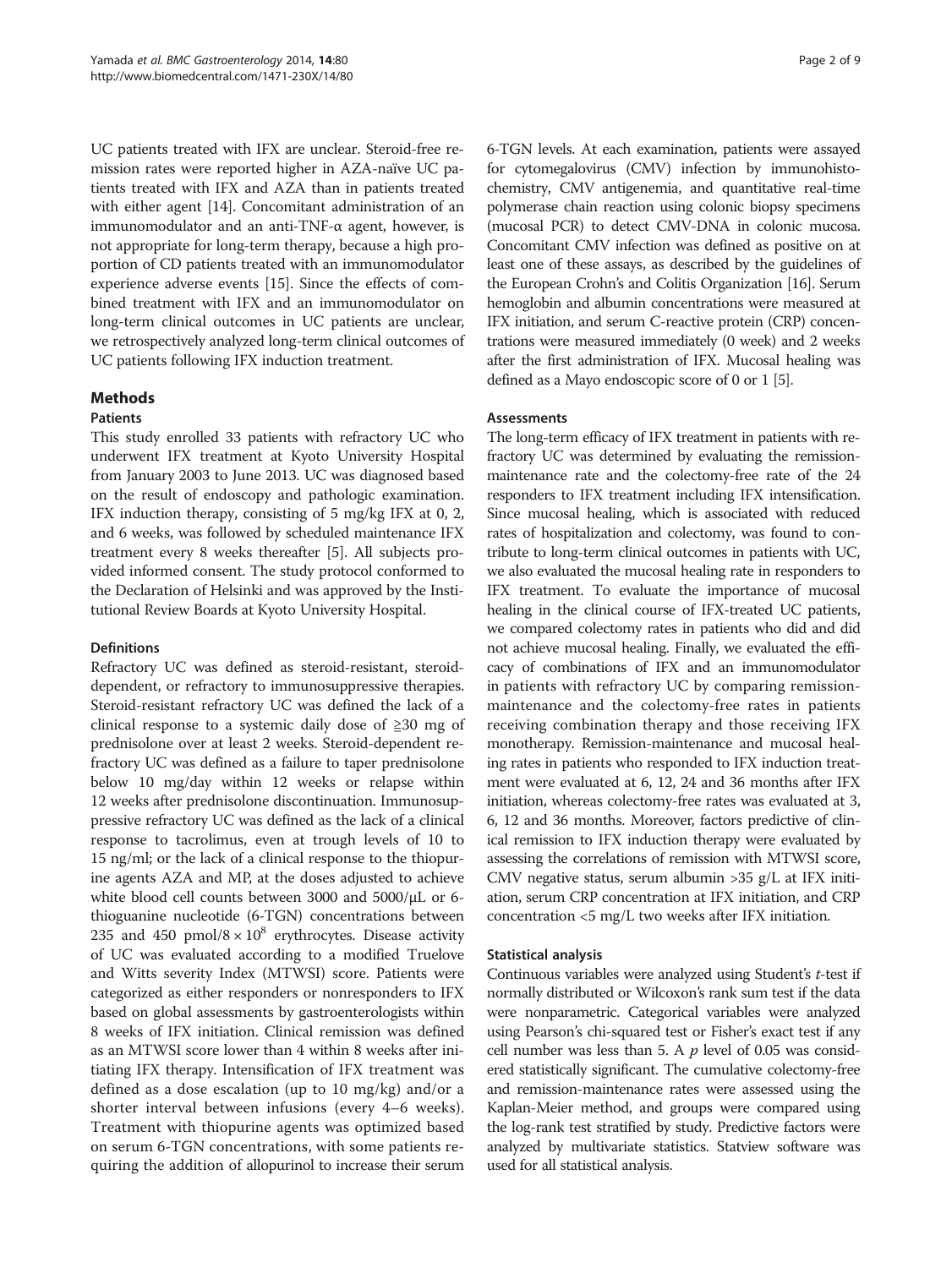# Results

# Patient characteristics

The 33 patients with UC consisted of 20 men and 13 women, of mean age 43.2 years (range 17-75 years) and mean disease duration at start of IFX treatment of 7.0 years (range, 0.5-29 years; Table 1). Their mean MTWSI score was 9.4 points (range, 6–18 points), with all 33 patients having moderate to severe symptoms, and their mean Mayo endoscopic score was 2.8 points (range, 2–3 points). Twenty patients (60.6%) had extensive colitis, with the remaining 13 (39.4%) having left-sided colitis. Twentynine patients (87.9%) were steroid-dependent or steroidrefractory, while the other 4 patients (12.1%) were refractory to immunomodulators such as methotrexate and tacrolimus. Upon the initiation of IFX treatment, 29 patients (87.9%) were treated with a 5-aminosalicylic acid formulation, 11 (33.3%) were treated with corticosteroids, 16 (48.5%) were treated with concomitant thiopurine, and 13 (39.4%) were treated with concomitant tacrolimus. Biopsy specimens from inflammatory mucosa of 11 patients (33.3%) were positive for CMV-DNA, with two of these eleven patients treated with anti-viral agents before starting IFX treatment. Twenty-five patients (75.8%) were non-smokers and eight (24.2%) were smokers.

# Clinical course of UC patents after IFX induction treatment

Of the 33 patients, 31 (93.9%) were able to continue IFX induction treatment, whereas the other two (6.1%) experienced adverse events requiring discontinuation of IFX induction therapy (Figure [1](#page-3-0)A). Following the initiation of

|                    | Table 1 Demographic and clinical characteristics of |  |  |
|--------------------|-----------------------------------------------------|--|--|
| <b>UC</b> patients |                                                     |  |  |

| <b>Characteristics</b>                      | All patients $n = 33$ |
|---------------------------------------------|-----------------------|
| Sex (men/women), n (%)                      | 20 (60.6)/13 (39.4)   |
| Age (years)*                                | $43.2 \pm 17.4$       |
| Disease duration (years)*                   | $7.0 \pm 5.7$         |
| Modified Truelove and Witts severity index* | $9.4 + 3.2$           |
| Mayo score (endoscopy)*                     | $2.8 \pm 0.4$         |
| Extent of disease                           |                       |
| Left-side type, n (%)                       | 13 (39.4)             |
| Extensive colitis, n (%)                    | 20 (60.6)             |
| Concomitant medications                     |                       |
| 5-ASA formulation, n (%)                    | 29 (87.9)             |
| Corcicosteroids, n (%)                      | 11(33.3)              |
| Azathioprine/Mercaptopurine, n (%)          | 16 (48.5)             |
| Tacrolimus, n (%)                           | 13 (39.4)             |
| Cytomegalovirus, n (%)                      | 11(33.3)              |

IFX: infliximab, 5-ASA: 5-aminosalicylic acid.

Results reported as number (%) of patients or as \*mean  $\pm$  standard deviation.

IFX induction therapy, 24 of 31 patients (77.4%) responded and proceeded to IFX scheduled maintenance treatment, whereas seven (22.6%) did not respond to IFX. Of the 24 responders, seven (29.2%) maintained clinical remission on IFX maintenance therapy, whereas 17 (70.8%) experienced a relapse of UC and required IFX intensification. IFX intensification consisted of dose escalation in two, shortened intervals between doses in eight, and a combination of the two in seven. The median duration of IFX maintenance treatment in 17 responders was 3.0 months (range, 1-40 months) and their median time to relapse after IFX induction was 3.0 months (range, 1-34 months). After IFX intensification, 16 patients (94.1%) achieved and maintained clinical remission, whereas one patient (5.9%) required tacrolimus owing to failure of IFX intensification. The remission maintenance rates 6, 12, 24 and 36 months after IFX initiation in the 24 responders who received IFX maintenance treatment were 100.0% (22/22), 100.0% (21/ 21), 92.3% (12/13) and 90.0% (9/10), respectively. Based on Kaplan-Meier analysis, the cumulative remissionmaintenance rate of the 24 responders to IFX maintenance treatment including IFX intensification was estimated to be 90.9% at 63 months (Figure [1](#page-3-0)B), indicating the importance of IFX intensification for UC patients who have flares during IFX maintenance treatment.

Of the 33 patients who received IFX induction treatment, six (18.2%) ultimately underwent colectomy during follow-up (Figure [1](#page-3-0)A), including four who did not respond to IFX induction treatment and two who were found to have colon cancer during scheduled IFX maintenance treatment. Based on Kaplan-Meier analysis, the colectomy-free rate at 3, 6, 12, and 36 months after IFX initiation were 92.9% (26/28), 88.5% (23/26), 82.6% (19/23) and  $64.3\%$  (9/14), respectively (Figure [1](#page-3-0)C).

# Mucosal healing in patients that received IFX maintenance treatment including IFX intensification

Of the 24 responders, 17 (70.8%) underwent colonic examinations at a median 10.0 months (range, 1–39 months) after IFX initiation to assess mucosal healing after achievement of clinical remission. Of these 17 patients, 13 (76.5%) achieved mucosal healing, including 11 receiving IFX maintenance treatment and six receiving IFX intensification therapy. In contrast, the remaining 4 patients (23.5%) did not show mucosal healing, despite the absence of clinical symptoms. Rates of mucosal healing 6, 12, 24 and 36 months after IFX initiation were 87.5% (7/8), 80.0% (8/10), 78.6% (11/14) and 81.3% (13/16), respectively. None of the patients who showed mucosal healing group underwent colectomy, whereas two of the four patients (50.0%) who did not show mucosal healing underwent colectomy for colon cancer, a difference that was statistically significant ( $p = 0.007$ ).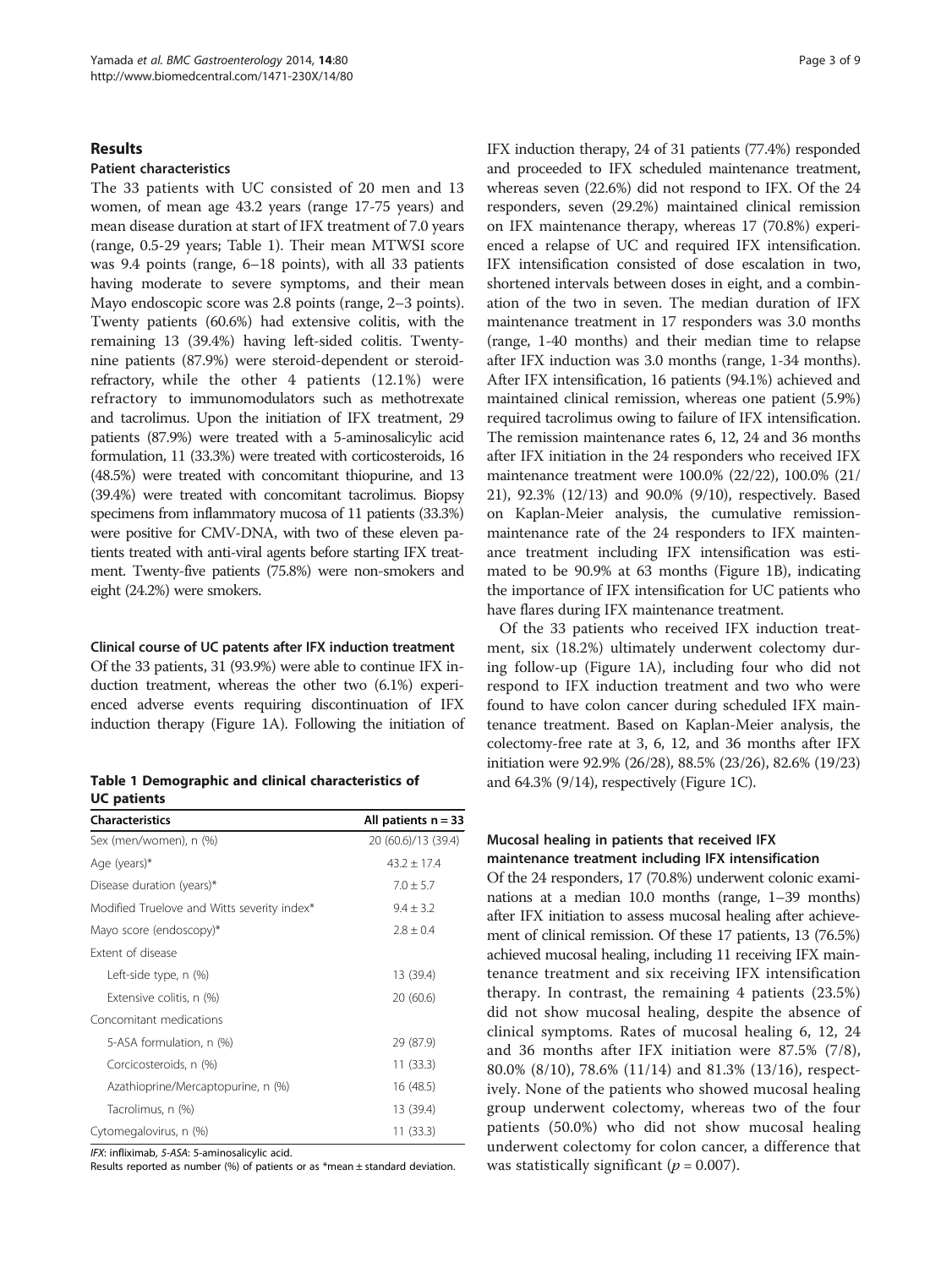<span id="page-3-0"></span>

# Efficacy and safety of combinations of IFX and an immunomodulator

Of the 33 patients who received IFX induction treatment, 16 (48.5%) received combination therapy and 17 (51.5%) received IFX monotherapy during follow-up. Clinical remission rates in these two groups were 75.0%  $(12/16)$  and  $70.6\%$   $(12/17)$ , respectively. The remission maintenance rates at 6, 12, 24 and 36 months after IFX initiation were 66.7% (10/15), 66.7% (10/15), 58.3% (7/12) and 37.5% (3/8), respectively, in patients who received combination therapy, and 81.3% (13/16), 75.0% (12/16), 69.2% (9/13) and 60.0% (6/10), respectively, in patients who received IFX monotherapy. The cumulative remission maintenance rates were similar in the combination and monotherapy groups (73.9% at 60 months vs 56.1% at 63 months,  $p = 0.74$ ; Figure [2](#page-4-0)A). Colectomy rates in these two groups were 11.7% (2/16) and 23.5% (4/17), respectively. The colectomy-free rates 6, 12, 24 and 36 months after IFX initiation were 91.7% (11/12), 91.7% (11/12), 90.0% (9/10) and 87.5% (7/8), respectively, in patients who received combination therapy, and 82.4% (14/17), 76.5% (13/17), 66.7% (8/12) and 60.0% (6/10), respectively, in patients who received IFX monotherapy. The cumulative

colectomy-free rates were similar in the combination and monotherapy groups (91.7% at 60 months vs 66.2% at 63 months,  $p = 0.21$ ; Figure [2B](#page-4-0)).

No adverse events were observed in UC patients who received combinations of IFX and an immunomodulator, whereas two patients treated with IFX alone experienced infusion reactions related to IFX.

# Factors associated with the clinical response to IFX induction treatment

The demographics and clinical characteristics of patients in the responder and nonresponder groups were similar (Table [2\)](#page-5-0). The percentage of responders with serum CRP concentration  $\langle 5 \rangle$  mg/L 2 weeks was significantly higher than that of nonresponders ( $p = 0.006$ ). Multivariate logistic regression analysis (Table [3\)](#page-5-0) showed that serum CRP <5 mg/L 2 weeks after initiating IFX treatment was a positive predictor of a clinical response to IFX treatment (odds ratio 8.86,  $p = 0.08$ ).

#### Factors associated with IFX intensification

We also evaluated the clinical and demographic characteristics associated with the need for IFX intensification.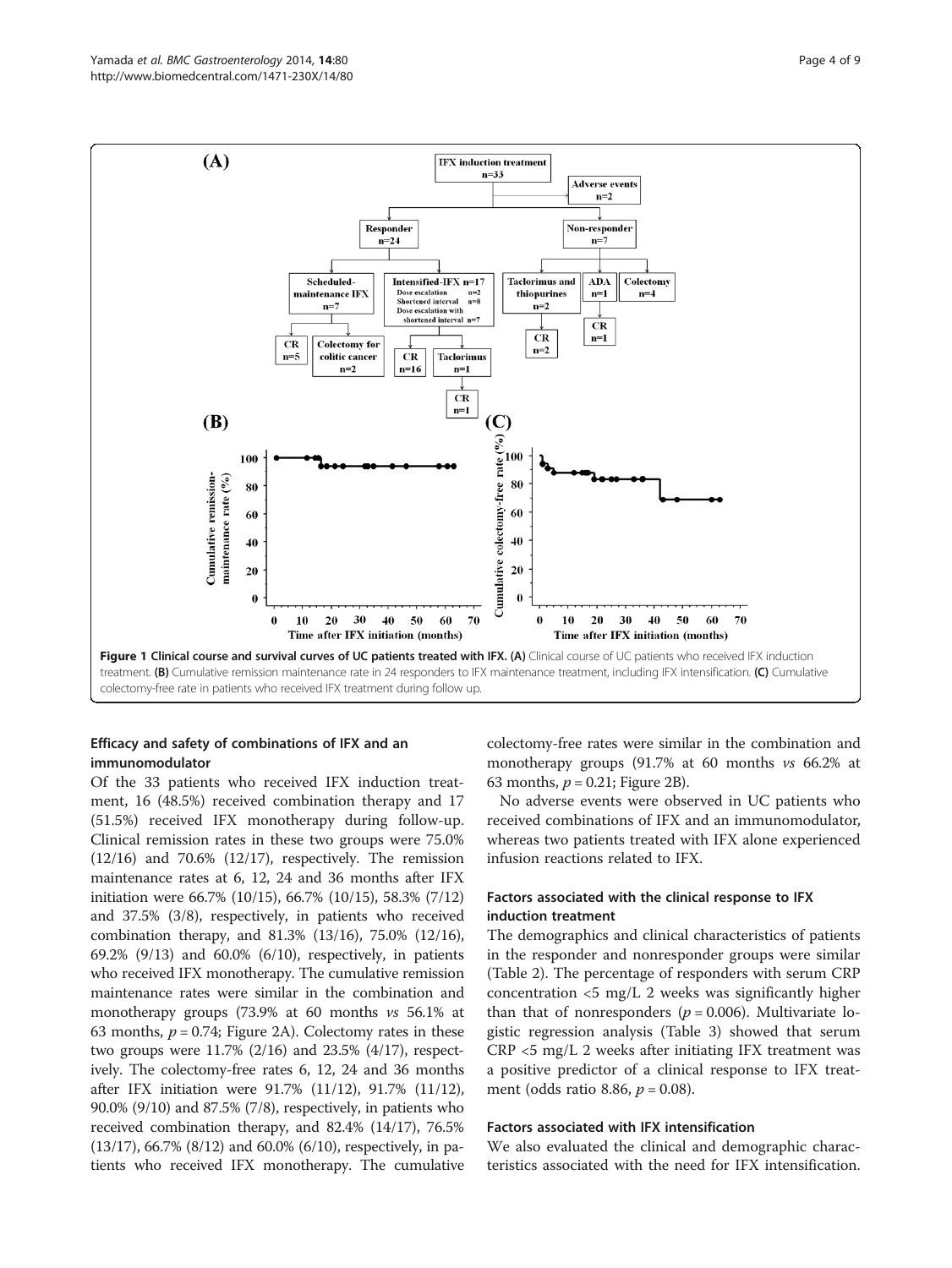<span id="page-4-0"></span>

The characteristics of patients who maintained clinical remission with IFX maintenance treatment and those with IFX intensification were similar, except for their Mayo endoscopic score and concomitant use of corticosteroids (Table [4\)](#page-6-0).

#### Clinical outcome of UC patients with CMV reactivation

Eleven of the 33 patients (33.3%) experienced CMV reactivation before IFX treatment, with eleven being positive for CMV-DNA in colonic tissue, three positive by immunohistochemistry and five positive by antigenemia. Two of these 11 patients (18.2%) were treated with antiviral agents before initiating IFX treatment. Of these 11

patients, six patients (54.5%) achieved clinical remission after initial IFX induction therapy, whereas five (45.5%) did not. The induction remission rate was lower in CMVpositive than in CMV-negative patients (54.5 vs. 81.8%), although the difference was not statistically significant. Among CMV-positive patients, the five non-responders to IFX had a significantly higher disease activity index (MTWSI) and a significantly higher rate of concomitant tacrolimus use at the initiation of IFX than the six responders to IFX (Table [5](#page-6-0)), indicating that CMV reactivation could affect the therapeutic efficacy of IFX in patients with refractory UC.

# Adverse events

Of the 33 patients, two (6.1%) experienced adverse events, including anaphylactic shock and drug eruption in one patient each (Figure [1](#page-3-0)A). Anaphylactic shock occurred at the first IFX infusion and drug eruption occurred at the second IFX infusion. Both patients were switched from IFX to adalimumab, with clinical remission achieved and maintained with this agent.

# **Discussion**

Despite the large number of UC patients treated with IFX, limited data are available on the long-term effects of IFX treatment for UC in clinical practice. The present study was therefore designed to evaluate the long-term efficacy of IFX in refractory UC patients with a median follow-up of almost 3 years.

We found that more than half the responders to initial IFX therapy required IFX intensification owing to symptom relapse. These findings are similar to those of studies showing high rates of IFX escalation therapy (shorter infusion cycles and/or higher doses) in UC patients during maintenance treatment [\[5,7,17](#page-7-0)]. The present of patients showing a short-term response to IFX has been reported to range from 33 to 73% [\[5,7-9](#page-7-0)[,18\]](#page-8-0). The reason for the relatively higher short-term response rate in our patient cohort remains unclear, although the concomitant use of tacrolimus in more than 30% patients receiving IFX induction therapy may have affected our results.

Our findings also showed that IFX intensification can maintain clinical improvement in patients with refractory UC, over a median follow-up of 1.5 years. We found that 70.8% (17/24) of the initial responders to IFX required IFX intensification and that 87.5% (21/24) maintained clinical remission. Additionally, all UC patients who received IFX intensification therapy avoided colectomy, with a cumulative colectomy-free rate in our 33 IFX-treated patients being 64.8% at 63 months. Previous reports have shown that the percentage of patients with refractory UC requiring IFX escalation ranges from 14 to 54% [\[7,9,17](#page-7-0)[-20\]](#page-8-0), although we observed a higher percentage. Although secondary loss of response to IFX may be owed to the generation of antibodies to IFX or differences in clearance, it may also be by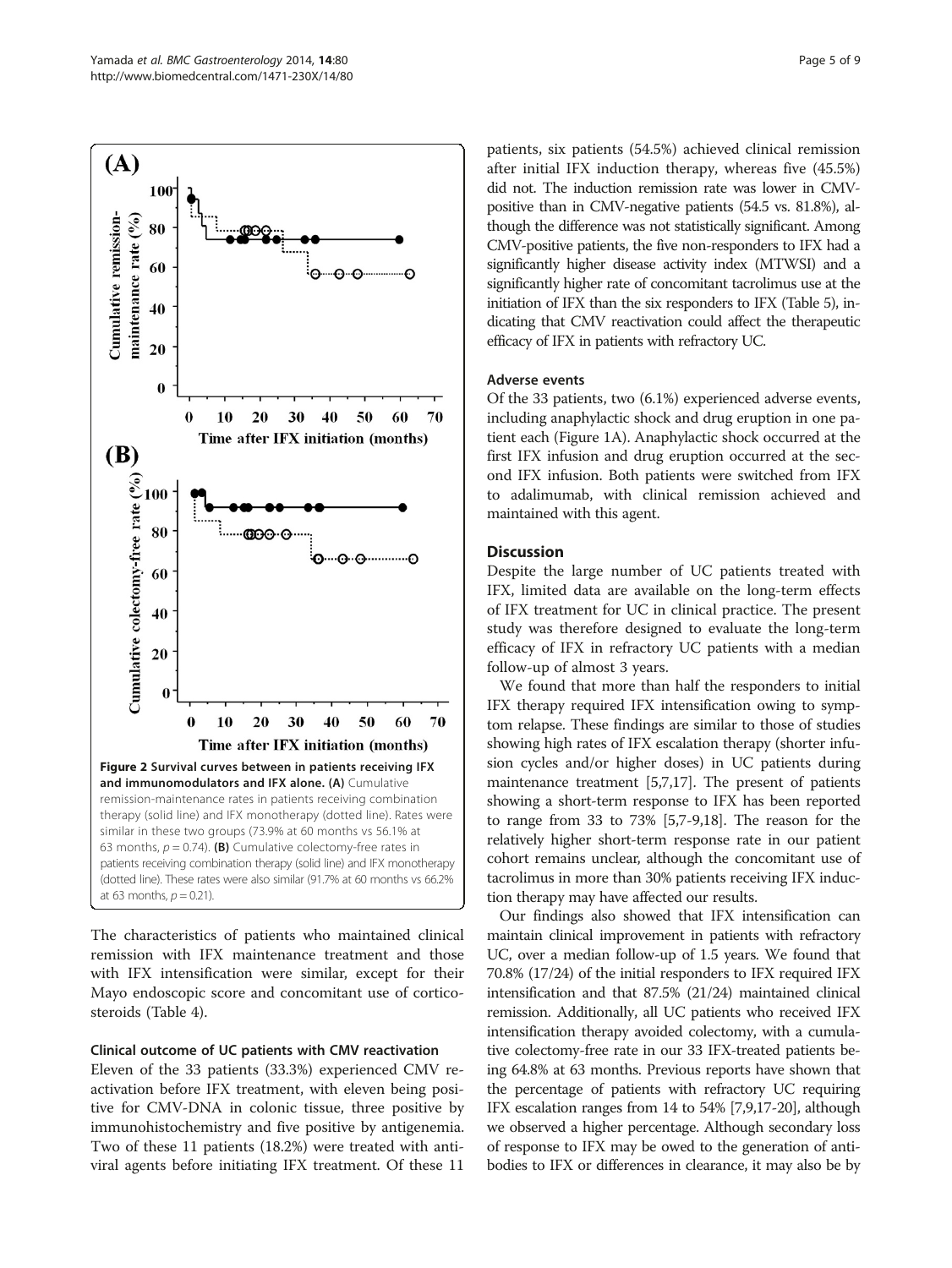<span id="page-5-0"></span>

|  |  | Table 2 Demographic and clinical characteristics of responders and non-responders to IFX induction treatment |
|--|--|--------------------------------------------------------------------------------------------------------------|
|--|--|--------------------------------------------------------------------------------------------------------------|

| <b>Characteristics</b>                                         | Responders ( $n = 24$ ) | Non-responders $(n = 7)$ | p value |
|----------------------------------------------------------------|-------------------------|--------------------------|---------|
| Sex (men/women), n (%)                                         | 16 (66.7)/8 (33.3)      | 3 (42.9)/4 (57.1)        | 0.26    |
| Age (years)                                                    | $41.8 \pm 17.1$         | $48.0 \pm 17.8$          | 0.43    |
| Disease duration (years)*                                      | $6.5 \pm 4.1$           | $9.6 \pm 9.2$            | 0.23    |
| Modified Truelove and Witts severity index*                    | $9.7 \pm 3.2$           | $10.6 \pm 3.4$           | 0.57    |
| Mayo score (endoscopy)*                                        | $2.8 \pm 0.4$           | $2.9 \pm 0.3$            | 0.58    |
| Extent of disease                                              |                         |                          |         |
| Left-side type, n (%)                                          | 12(50.0)                | 1(14.3)                  | 0.09    |
| Extensive colitis, n (%)                                       | 12(50.0)                | 6(85.7)                  |         |
| Concomitant medications                                        |                         |                          |         |
| Corticoteroids, n (%)                                          | 9(37.5)                 | 1(14.3)                  | 0.25    |
| Azathioprine/Mercaptopurine, n (%)                             | 11(45.8)                | 4(57.1)                  | 0.60    |
| Tacrolimus, n (%)                                              | 8(33.3)                 | 4(57.1)                  | 0.26    |
| Cytemegalovirus, n (%)                                         | 6(25.0)                 | 4(57.1)                  | 0.17    |
| Serum hemoglobin level >9.8 g/dl at IFX initiation, n (%)      | 16(66.7)                | 2(28.6)                  | 0.07    |
| Serum albumin level >35 g/L at IFX initiation, n (%)           | 12(50.0)                | 1(14.3)                  | 0.21    |
| Serum CRP level <5 mg/L at 2 weeks after IFX initiation, n (%) | 18 (75.0)               | 1(14.3)                  | 0.006   |

IFX: infliximab, CRP: C-reactive protein.

Results reported as number (%) of patients or  $*$ mean  $\pm$  standard deviation.

differences among studies in IFX intensification (escalation) ratios. Cesarini, et al. reported that clinical remission was maintained by 68.3% of UC patients 52 weeks after IFX intensification; of these patients, 36.6% had received IFXdose escalation and 63.4% received IFX infusions at shorter intervals, with none receiving both [[20](#page-8-0)]. In contrast, the clinical remission rate in patients who required IFX intensification was 93.3% at week 52; of the latter, 47.0% had received IFX-dose escalation, 11.8% received IFX infusions at shorter intervals, and 41.2% received both higher doses of IFX and doses at shortened intervals. These data suggested that differences between studies in remission rates of UC patients receiving IFX intensification may be because of differences in the percentage of UC patients who received both higher dose of IFX and doses at shortened intervals.

The combination of IFX and an immunomodulator has been reported superior to IFX alone in inducing remission in UC patients [[14](#page-7-0)]. The long-term differences in clinical outcomes, however, have not yet been confirmed. Although the cumulative rates of remission-maintenance (73.9% at 60 months *vs* 56.1% at 63 months,  $p = 0.74$ ) and colectomyfree status (91.7% at 60 months vs 66.2% at 63 months,  $p =$ 0.21) were higher in patients receiving combinations of IFX and an immunomodulator than in patients receiving IFX monotherapy, these differences were not statistically significant. The discrepancy between our and previous results may be owed to differences in patient characteristics, because all patients enrolled in our study had refractory UC.

Identifying factors predictive of the efficacy of IFX in patients with refractory UC is clinically important. Among the factors previously reported to predict clinical responses to IFX treatment in UC patients are hemoglobin concentration, serum albumin concentration, disease activity, normalization of serum CRP concentration after IFX induction, and the trough of IFX [\[7,9,17,](#page-7-0)[21](#page-8-0)-[23](#page-8-0)]. We found that serum CRP concentration <5 mg/L 2 weeks after initiating IFX was predictive of a clinical response to IFX in patient with refractory UC. Biomarkers such as CRP, fecal calprotectin, and fecal lactoferrin have been reported to act as surrogate markers of mucosal inflammation

| Table 3 Multivariate analysis of factors predicting clinical remission in response to IFX induction therapy (5 mg/kg) |  |  |
|-----------------------------------------------------------------------------------------------------------------------|--|--|
|                                                                                                                       |  |  |

|                                                         | p value | Odds ratio | 95% CI          |
|---------------------------------------------------------|---------|------------|-----------------|
| Modified Truelove and Witts severity index              | 0.27    | 0.81       | $0.54 - 1.20$   |
| Negative for cytomegalovirus                            | 0.26    | 1.08       | $0.77 - 19.17$  |
| Serum albumin level >35 g/L at IFX initiation           | 0.27    | 6.37       | $0.21 - 190.12$ |
| Serum CRP level at IFX initiation                       | 0.64    | 1.08       | $0.78 - 1.49$   |
| Serum CRP level <5 mg/L at 2 weeks after IFX initiation | 0.08    | 8.86       | 0.59-132.23     |

IFX: infliximab, IM: immunomodulator, CRP: C-reactive protein, CI: confidence interval.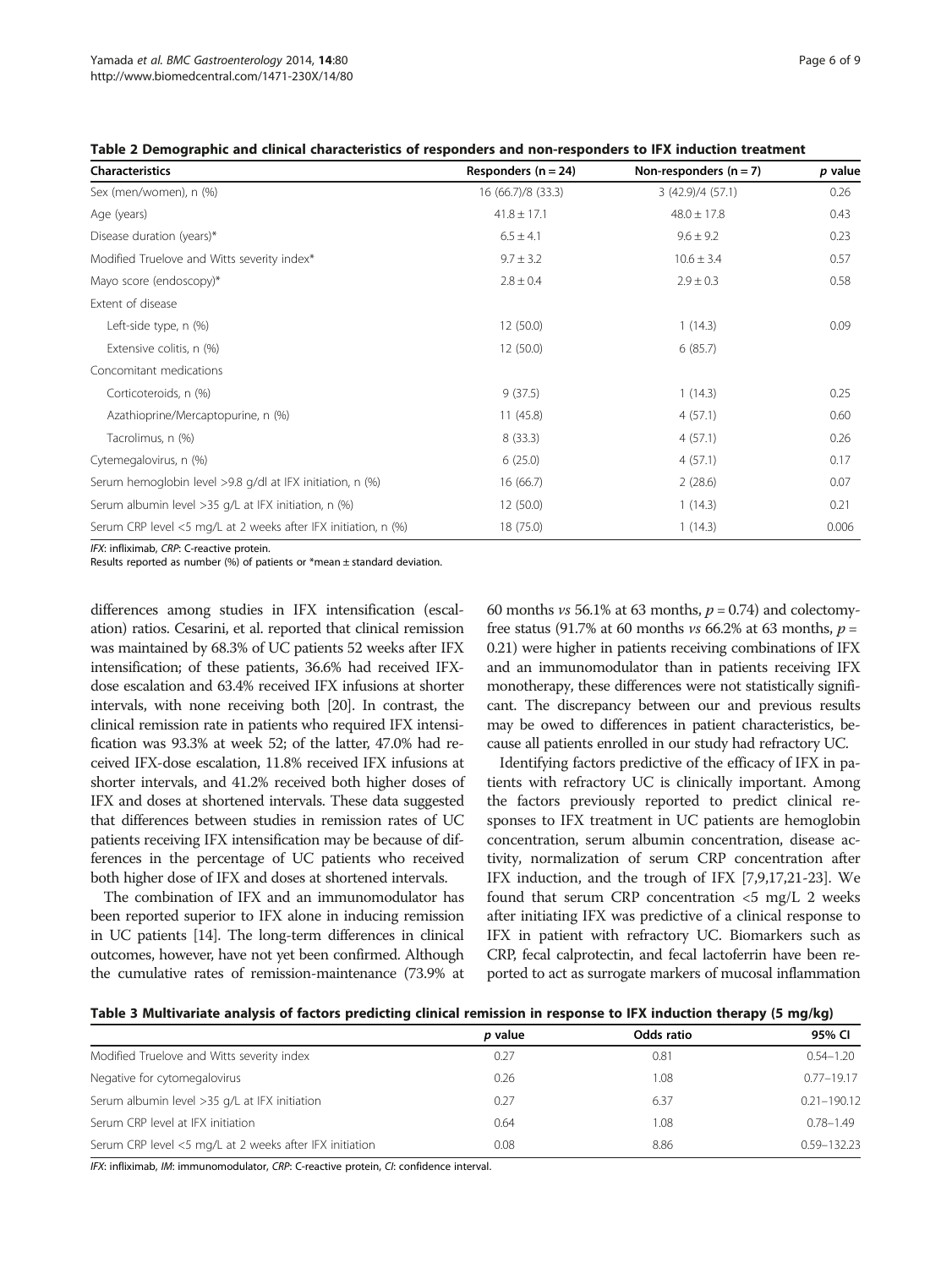| <b>Characteristics</b>                                   | <b>Clinical remission with</b><br>IFX maintenance $(n = 7)$ | <b>Relapse requiring IFX</b><br>intensification ( $n = 17$ ) | p value |
|----------------------------------------------------------|-------------------------------------------------------------|--------------------------------------------------------------|---------|
| Sex (men/women), n (%)                                   | 5(71.4)/2(28.6)                                             | 11 (64.7)/6 (35.3)                                           | 0.64    |
| Age (years) $*$                                          | $38.6 \pm 20.7$                                             | $43.1 \pm 15.2$                                              | 0.64    |
| Disease duration (years)*                                | $7.2 \pm 3.5$                                               | $6.8 \pm 4.3$                                                | 0.68    |
| Modified Truelove and Witts severity index*              | $7.9 \pm 3.6$                                               | $10.3 \pm 3.0$                                               | 0.23    |
| Mayo score (endoscopy)*                                  | $3.0 \pm 0.0$                                               | $2.7 \pm 0.5$                                                | 0.02    |
| Extent of disease                                        |                                                             |                                                              |         |
| Left-side type, n (%)                                    | 2(28.6)                                                     | 10(58.8)                                                     | 0.17    |
| Extensive colitis, n (%)                                 | 5(71.4)                                                     | 7(41.2)                                                      |         |
| Concomitant medications                                  |                                                             |                                                              |         |
| Corticoteroids, n (%)                                    | 0(0.0)                                                      | 7(41.2)                                                      | 0.04    |
| Azathioprine/Mercaptopurine, n (%)                       | 4(57.1)                                                     | 9(52.9)                                                      | 0.85    |
| Tacrolimus, n (%)                                        | 3(42.9)                                                     | 5(29.4)                                                      | 0.53    |
| Hemoglobin >9.8 g/dl at IFX initiation, n (%)            | 5(71.4)                                                     | 10(58.8)                                                     | 0.56    |
| Serum albumin > 35 g/L at IFX initiation, n (%)          | 2(28.6)                                                     | 10(58.8)                                                     | 0.18    |
| Serum CRP <5 mg/L at 2 weeks after IFX initiation, n (%) | 6(85.7)                                                     | 12 (70.6)                                                    | 0.44    |

<span id="page-6-0"></span>Table 4 Demographic and clinical characteristics of the patients who maintained clinical remission or experienced a relapse of UC with IFX scheduled-maintenance treatment

IFX: infliximab, CR: clinical remission, CRP: C-reactive protein.

Result reported as number (%) of patients or \*mean ± standard deviation.

in patients with inflammatory bowel disease [\[23](#page-8-0)-[25](#page-8-0)], with CRP being a particularly sensitive marker in UC patients. Thus, early reduction of serum CRP may be a useful marker for evaluating the efficacy of IFX treatment.

CMV reactivation in inflamed mucosa may contribute to the exacerbation of UC [\[26,27](#page-8-0)]. However, the therapeutic effects of anti-viral treatment of UC patients with CMV reactivation have not been evaluated because virological criteria identifying patients who require anti-viral treatment have not been established. We found that the remission

rate was lower in UC patients with CMV reactivation than in CMV-negative patients, suggesting a reduction of CMV reactivation in the colonic mucosa may affect the efficacy of immunomodulatory treatment. Although responses to IFX therapy were reported unaffected by HCMV infection/ disease [\[28\]](#page-8-0), an algorithm for the management of CMV reactivation includes antiviral treatment in IBD patients with high CMV load in tissue (>250 copies/mg) [[29](#page-8-0)]. Thus, further studies are required to determine the effects of CMV infection on UC patients treated with IFX.

|  | Table 5 Demographic and clinical characteristics of the responders and non-responders of IFX with CMV infection |  |  |
|--|-----------------------------------------------------------------------------------------------------------------|--|--|
|--|-----------------------------------------------------------------------------------------------------------------|--|--|

| <b>Characteristics</b>                      | Responders with CMV infection ( $n = 6$ ) | Non-responders with CMV infection ( $n = 5$ ) | p value |
|---------------------------------------------|-------------------------------------------|-----------------------------------------------|---------|
| Sex (men/women), n (%)                      | 4(66.7)/2(33.3)                           | 2(40.0)/3(60.0)                               | 0.38    |
| Age (years) $*$                             | $50.8 \pm 16.2$                           | $41.4 \pm 17.2$                               | 0.42    |
| Disease duration (years)*                   | $4.5 \pm 4.8$                             | $10.2 \pm 9.6$                                | 0.32    |
| Modified Truelove and Witts severity index* | $8.3 \pm 1.7$                             | $12.4 \pm 2.2$                                | 0.02    |
| Mayo score (endoscopy)*                     | $2.8 \pm 0.4$                             | $3.0 \pm 0.0$                                 | 0.37    |
| Extent of disease                           |                                           |                                               |         |
| Left-side type, n (%)                       | 2(33.3)                                   | 0(0.0)                                        | 0.15    |
| Extensive colitis, n (%)                    | 4(66.7)                                   | 5(100.0)                                      |         |
| Concomitant medications                     |                                           |                                               |         |
| Corticoteroids, n (%)                       | 0(0.0)                                    | 1(20.0)                                       | 0.25    |
| Azathioprine/Mercaptopurine, n (%)          | 3(50.0)                                   | 2(40.0)                                       | 0.74    |
| Tacrolimus, n (%)                           | 1(16.7)                                   | 4(80.0)                                       | 0.04    |

IFX: infliximab, CR: clinical remission, CRP: C-reactive protein.

Result reported as number (%) of patients or  $*$ mean  $\pm$  standard deviation.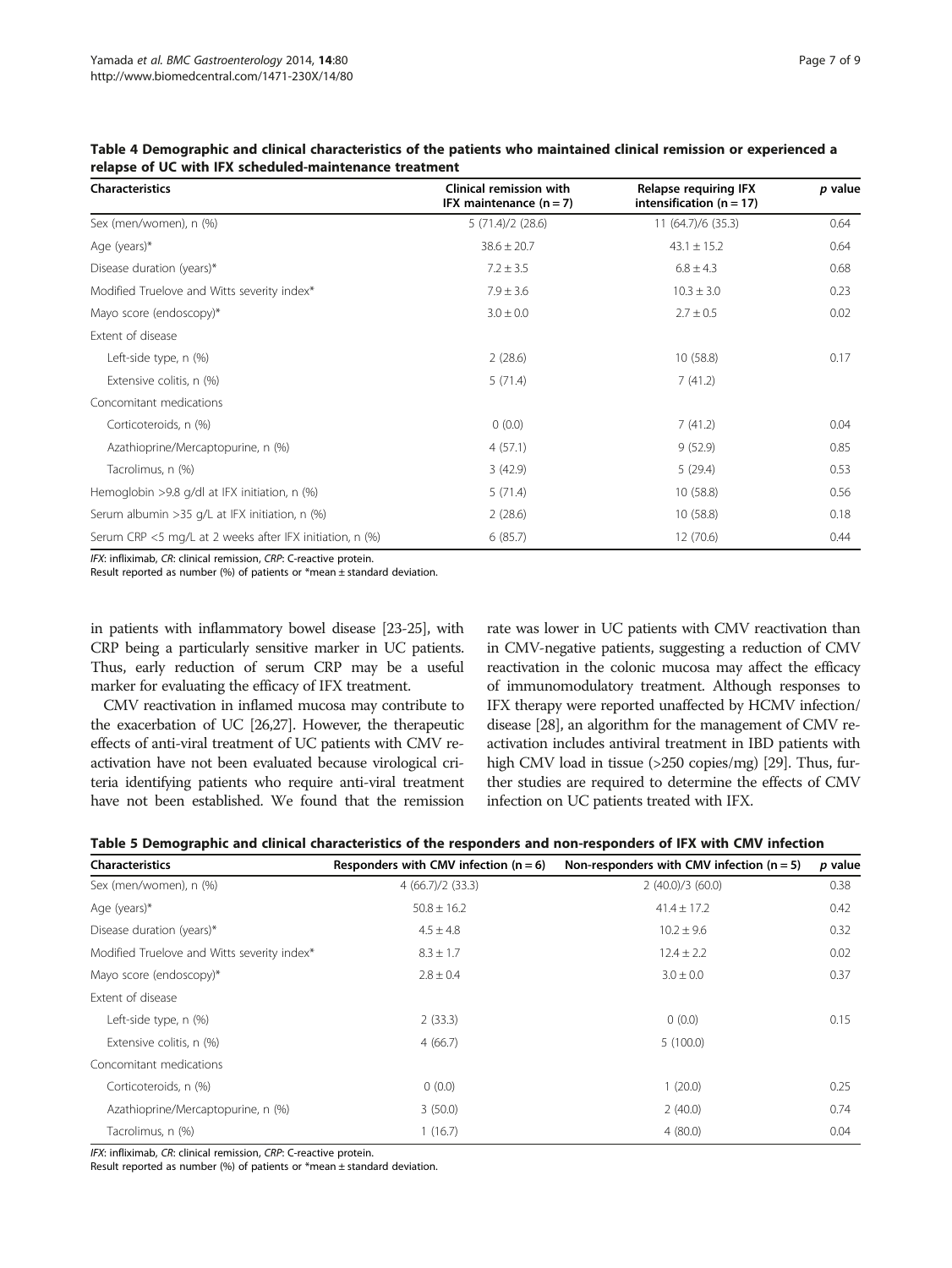<span id="page-7-0"></span>Mucosal healing has been suggested as a treatment goal in patient with UC [5,7[,30\]](#page-8-0), with the percentages of patients achieving mucosal healing in response to IFX ranging from 45 to 53%, and 43% in refractory UC patients [7]. We observed mucosal healing in 76.5% (13/17) of UC patients receiving IFX maintenance treatment, including IFX intensification. Thus, the ability of IFX intensification to enhance mucosal healing rates suggests a favorable clinical outcome.

The present study has several limitations. First, mucosal healing was not evaluated by colonoscopy in all enrolled patients, and mucosal healing assessment time varied widely. In addition, multivariate analysis could not be performed to identify factors predicting the need for IFX intensification because of the small number of patients enrolled in the study. Furthermore, some treatments drugs available in Japan to moderate or severe UC are not available in western countries including cytapheresis, tacrolimus, adalimumab and IFX. Finally, this study was a single center analysis, suggesting the need for larger, multicenter studies to evaluate the effects of long-term IFX treatment in patients with refractory UC.

# Conclusions

In conclusion, we found that 64.8% of our patients with refractory UC avoided colectomy by receiving IFX treatment. IFX was more effective when given in combination with thiopurines than when administered as monotherapy. IFX-intensification treatment, however, was required by 70.8% of UC patients. IFX dose should be tailored to individual patients, based on factors baseline serum TNF-α concentration, in the treatment of refractory UC.

#### Abbreviations

IFX: Infliximab; UC: Ulcerative colitis; TNF: Tumor necrosis factor; CD: Crohn's disease; AZA: Azathioprine; MP: Mercaptopurine; 6-TGN: 6-thioguanie nucleotide; MTWSI: Modified Truelove and Witts Severity Index; CMV: Cytomegalovirus; DNA: Deoxyribonucleic acid; CRP: C-reactive protein.

#### Competing interests

The authors declare that they have no competing interests.

#### Authors' contributions

SY, TY, MM and HN designed the study. SY performed the major role of collecting patients' data and wrote the manuscript. NM, TT, YH TY, MM and HN collected patients' data and were involved in editing the manuscript. YT performed the statistical analysis. All authors read and approved the final manuscript.

#### Acknowledgement

This work was supported by the Japanese Society for the Promotion of Science "KAKENHI" Grant Numbers 25130706, 24229005, 24659363, 24590941, 23590940, and 25860532 by Health and Labour Sciences Research Grants for Research on Rare and Intractable Disease from the Ministry of Health, Labour and Welfare, Japan.

#### Author details

<sup>1</sup>Department of Gastroenterology and Hepatology, Graduate School of Medicine, Kyoto University, 54 Kawahara-cho, Shogoin, Sakyo-ku, Kyoto 606-8507, Japan. <sup>2</sup>The Third Department of Internal Medicine, Kansai Medical University, Osaka, Japan.

#### References

- 1. Rostholder E, Ahmed A, Cheifetz AS, Moss AC: Outcomes after escalation of infliximabtherapy in ambulatory patients with moderately active ulcerative colitis. Aliment Pharmacol Ther 2012, 35:562–567.
- Sutherland LR, Martin F, Bailey RJ, Fedorak RN, Poleski M, Dallaire C, Rossman R, Saibil F, Lariviere L: A randomized, placebo-controlled, double-blind trial of mesalamine in the maintenance of remission of Crohn's disease. The Canadian Mesalamine for Remission of Crohn's Disease Study Group. Gastroenterology 1997, 112:1069–1077.
- 3. Knight DM, Trinh H, Le J, Siegel S, Shealy D, McDonough M, Scallon B, Moore MA, Vilcek J, Daddona P, Ghrayeb J: Construction and initial characterization of a mouse-human chimeric anti-TNF antibody. Mol Immunol 1993, 30:1443–1453.
- 4. Olsen T, Cui G, Goll R, Husebekk A, Florholmen J: Infliximab therapy decreases the levels of TNF-alpha and IFN-gamma mRNA in colonic mucosa of ulcerative colitis. Scand J Gastroenterol 2009, 44:727–735.
- 5. Rutgeerts P, Sandborn WJ, Feagan BG, Reinisch W, Olson A, Johanns J, Travers S, Rachmilewitz D, Hanauer SB, Lichtenstein GR, de Villiers WJ, Present D, Sands BE, Colombel JF: Infliximab for induction and maintenance therapy for ulcerative colitis. N Engl J Med 2005, 353:2462–2476.
- 6. Reinisch W, Sandborn WJ, Rutgeerts P, Feagan BG, Rachmilewitz D, Hanauer SB, Lichtenstein GR, de Villiers WJ, Blank M, Lang Y, Johanns J, Colombel JF, Present D, Sands BE: Long-term infliximab maintenance therapy for ulcerative colitis: the ACT-1 and -2 extension studies. Inflamm Bowel Dis 2012, 18:201–211.
- 7. Ferrante M, Vermeire S, Fidder H, Schnitzler F, Noman M, Van Assche G, De Hertogh G, Hoffman I, D'Hoore A, Van Steen K, Geboes K, Penninckx F, Rutgeerts P: Long-term outcome after infliximab for refractory ulcerative colitis. J Crohns Colitis 2008, 2:219–225.
- Kohn A, Daperno M, Armuzzi A, Cappello M, Biancone L, Orlando A, Viscido A, Annese V, Riegler G, Meucci G, Marrollo M, Sostegni R, Gasbarrini A, Peralta S, Prantera C: Infliximab in severe ulcerative colitis: short-term results of different infusion regimen and long-term follow-up. Aliment Pharmacol Ther 2007, 26:747–756.
- 9. Seow CH, Newman A, Irwin SP, Steinhart AH, Silverberg MS, Greenberg GR: Trough serum infliximab: a predictive factor of clinical outcome for infliximab treatment in acute ulcerative colitis. Gut 2010, 59:49–54.
- 10. Hanauer SB, Feagan BG, Lichtenstein GR, Mayer LF, Schreiber S, Colombel JF, Rachmilewitz D, Wolf DC, Olson A, Bao W, Rutgeerts P, ACCENT I Study Group: Maintenance infliximab for Crohn's disease: the ACCENT 1 randomised trial. Lancet 2002, 359:1541–1549.
- 11. Panaccione R, Ghosh S: Optimal use of biologics in the management of Crohn's disease. Ther Adv Gastroenterol 2010, 3:179–189.
- 12. Regueiro M, Siemanowski B, Kip KE, Pievy S: Infliximab dose intensification in Crohn's disease. Inflamm Bowel Dis 2007, 13:1093–1099.
- 13. Rutgeerts P, Van Assche G, Vermeire S: Optimizing anti-TNF treatment in inflammatory bowel disease. Gastroenterology 2004, 126:1593–1610.
- 14. Panaccione R, Ghosh S, Middleton S, Marguez JR, Scott BB, Flint L, van Hoogstraten H, Chen AC, Zheng H, Danese S, Rutgeerts P: Combination therapy with infliximab, and azathioprine is superior to monotherapy with either agent in ulcerative colitis. Gastroenterology 2014, 146:392–400.
- 15. Moran GW, Debeau MF, Kaplan GG, Yang H, Seow CH, Fedorak RN, Dieleman LA, Barkema HW, Ghosh S, Panaccione R, Alberta Inflammatory Bowel Disease Consortium: Phenotypic features of Crohn's disease associated with failure of medical treatment. Clin Gastroenterol Hepatol 2014, 12:434–442.
- 16. Rahier JF, Ben-Horin S, Chowers Y, Conlon C, De Munter P, D'Haens G, Domenech E, Eliakim R, Eser A, Frater J, Gassull M, Giladi M, Kaser A, Lemann M, Moreels T, Moschen A, Pollok R, Reinisch W, Schunter M, Stange EF, Tilg H, Van Assche G, Viget N, Vucelic B, Walsh A, Weiss G, Yazdanpanah Y, Zabana Y, Travis SP, Colombel JF, European Crohn's and Colitis Organisation (ECCO): European evidence-based consensus on the prevention, diagnosis and management of opportunistic infections in inflammatory bowel disease. J Crohns Colitis 2009, 3:47–91.
- 17. Oussalah A, Evesque L, Laharie D, Roblin X, Boschetti G, Nancey S, Filippi J, Flourie B, Hebuterne X, Bigard MA, Peyrin-Biroulet L: A multicenter experience with infliximab for ulcerative colitis: outcomes and predictors of response,